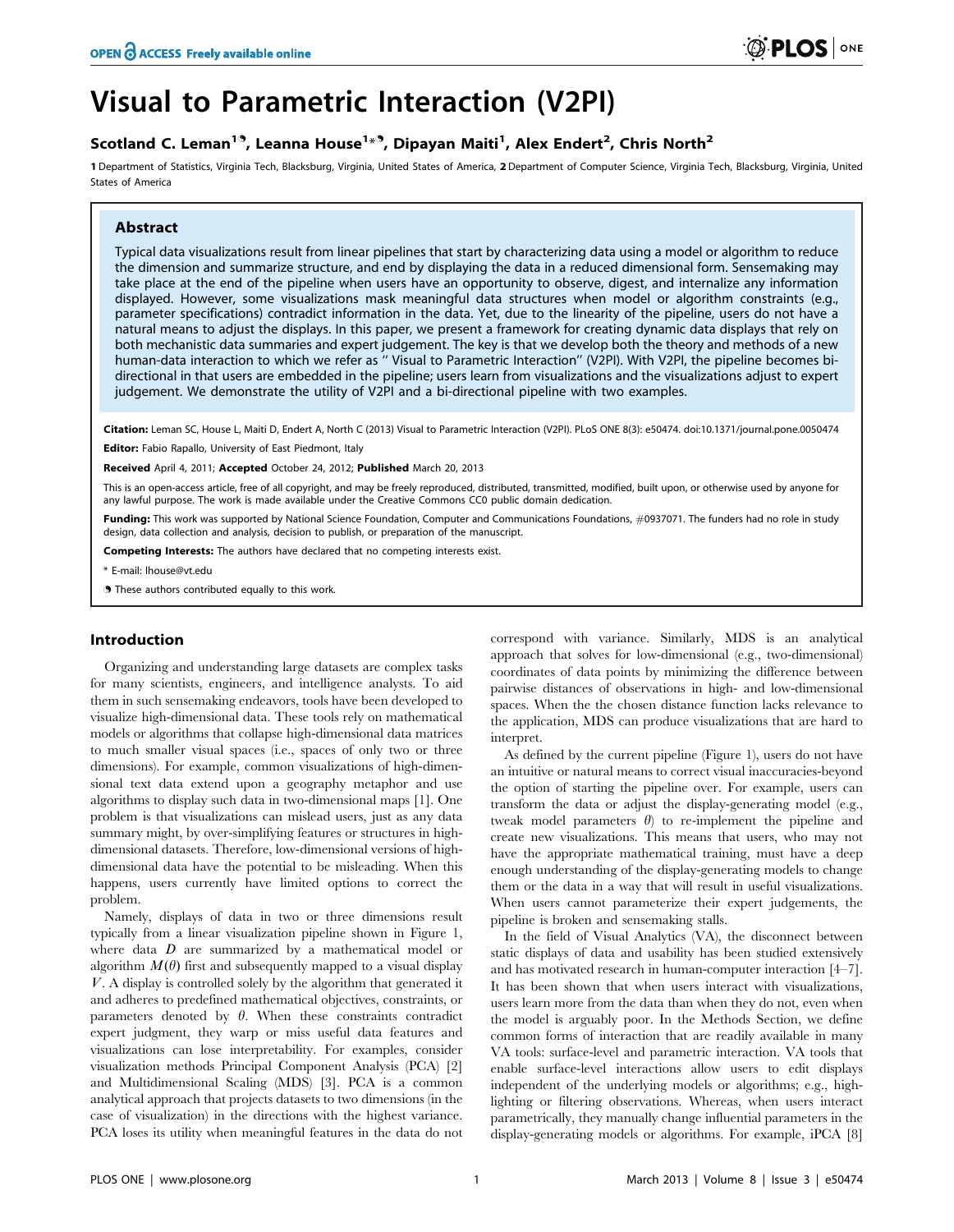

Figure 1. Standard visualization pipeline. Data  $D$  feeds into a mathematical model M that relies also on parameters  $\theta$ , and produces a visualization V. The users U make sense of the visualization to the best other their abilities. To correct any visual inaccuracies, users must either change  $M$ , D, or  $\theta$ . doi:10.1371/journal.pone.0050474.g001

and XGvis [9] are VA tools that allow users to adjust dials or sliders that either augment or out-right change influential parameters in PCA or MDS, respectively.

Despite the extensive development of human-computer interactions and VA tools, sensemaking of complex data is still limited. The pitfall of current forms of interactions is that users are still constrained by the linear pipeline and placed at either the beginning or end. For example, surface-level interactions take place at the end of the pipeline by users who are trying to salvage information from a potentiality misleading view of the data. Whereas, parametric interactions take place at the beginning of the pipeline by users who are forced to make model adjustments. Although parameter-controlling dials and sliders are easy to manipulate, users must still understand the mathematical models or algorithms to explore data efficiently. Without understanding the mathematics, users have two options a) hope (not know) that their parametric adjustments will convey their expert judgments appropriately or b) evaluate data visualizations given every possible combination of the parametric settings. For one parameter (e.g., one dial), option b) is do-able, even when the parameter is continuous. However, given two or more continuous parameters, we think that option b) will quickly overwhelm users by the infinite number of parameter combinations.

In this paper, we discuss a new form of human-computer interaction to which we refer as ''Visual to Parametric Interaction'' (V2PI). We recognized that when users make certain surface-level changes to displays, the users are communicating that the displaygenerating algorithm is not working properly. V2PI s interpret quantitatively what is communicated by the users to make parametric model changes (and, subsequently, new visualizations). In Endert et al. [10], we provide specific examples of V2PI. Here, we not only apply V2PI, but also define V2PI explicitly, highlight the framework to develop a V2PI, discuss advantages and disadvantages of V2PI, and explain fundamental changes in the process to visualize and explore data when V2PI is possible. V2PI transforms data visualizations from being static to dynamic in that V2PI enables information to flow fluidly between displaygenerating algorithms and users. Users learn from visualizations and the visualizations adjust to expert judgement. Thus, with V2PI, the visualization pipeline becomes bi-directional in that users are not simply at the starting nor receiving end of the pipeline, but are embedded in the visualization scheme formally.

To be clear, VA tools that enable V2PI and rely on the bidirectional visualization pipeline foster data exploration. V2PI does not guarantee the discovery of all or any particular feature in the data. As a data exploration tool, V2PI merges two learning technologies: 1) statistical/data mining methods and 2) interactive visualization techniques. The first technology focuses on mathematical/algorithmic representations of data, whereas the second provides cognitive representations of data. While V2PI maintains the rigor of mathematical/algorithmic technologies, users only operate within visual layouts of data. Hence, again, the methodology we develop from the merger is one for data

exploration. In our examples (Results Section) we reiterate the exploratory nature of our methods, but for explanatory reasons we offer a ''ground-truth'' to exemplify how visualizations adjust and what we can learn using V2PI.

The remainder of the paper has four main sections: Methods, Results, Discussion, and Conclusion. In the Methods Section, we provide background about visual analytic interactions and introduce V2PI. We define V2PI, develop the bi-directional visualization pipeline, and explain required steps to construct V2PI VA tools. In the Results Section, we apply V2PI in two case studies. For each case study, we describe the data at hand, a reasonable method for visualizing it, potential feature-masking constraints of the methods, and implement V2PI to relax those constraints. We reflect on the case studies in the Discussion Section to acknowledge both the benefits and limitations of V2PI. In the Conclusion Section, we summarize our current and future work.

# Methods

#### 2.1 Background: Visual Analytic Interactions

The process of using data to update domain specific knowledge is referred to as sensemaking [11,12] and has been represented in the form of a sensemaking process [13,14]. In this process, analysts (i.e., experts, users, applied researchers, etc.) begin with a knowledge base that they hope to either expand or adjust given the data. The information discernible in data is often unclear to analysts. Thus, learning from data may take place over time or a series iterations during which analysts explore the data and assimilate what they observe with their knowledge bases. Such explorations/assimilations may take place each time analysts interact with data.

In fact, Pike et al.  $[7]$  states, "interaction  $i\bar{s}$  the insight," and according to Thomas and Cook [12], Visual Analytics (VA) ''is the science of analytical reasoning facilitated by interactive visual interfaces.'' In VA, various types of interactions have been studied, and Pike et al. [7] categorize them into two main groups: lowerand higher- level interactions. The primary difference between these groups pertains to the goal of the users when they interact with the data. With lower-level interactions, users aim to summarize "low-level structure" in the data including maxima, minima, simple patterns, and linear trends. Examples of such interactions include filtering, sorting, and other specific formal queries. Any interactions that are not considered lower-level are higher-level. The purpose of higher-level interactions is to ''understand'' the data by uncovering features based on abstract or complex (e.g., nonlinear) data characterizations.

In this section, we refine the interaction groups further as surfacelevel and parametric to motivate the development of V2PI. We explain each the interactions within the context of Figure 2. Figure 2 was created by a VA tool called IN-SPIRE [15] and displays a ''Galaxy View'' of text data that were collected for an intelligence analysis. In this spatialization, the data points, i.e., documents, are represented by dots and clustered algorithmically by IN-SPIRE. The aim for IN-SPIRE is to assist users in grouping similar documents together and displaying them in an accessible fashion.

2.1.1 Surface-Level Interactions. Surface-level interactions are performed purely within the visual domain and are contained in the lower-level class of interactions. Data rotations, reflections, and translations, highlighting or editing observations, and zooming into a portion of the visual space are each examples of surface-level interactions. These interactions, while capable of enhancing the understanding of complex data structures, do not necessarily relate coherently to mathematical data structures.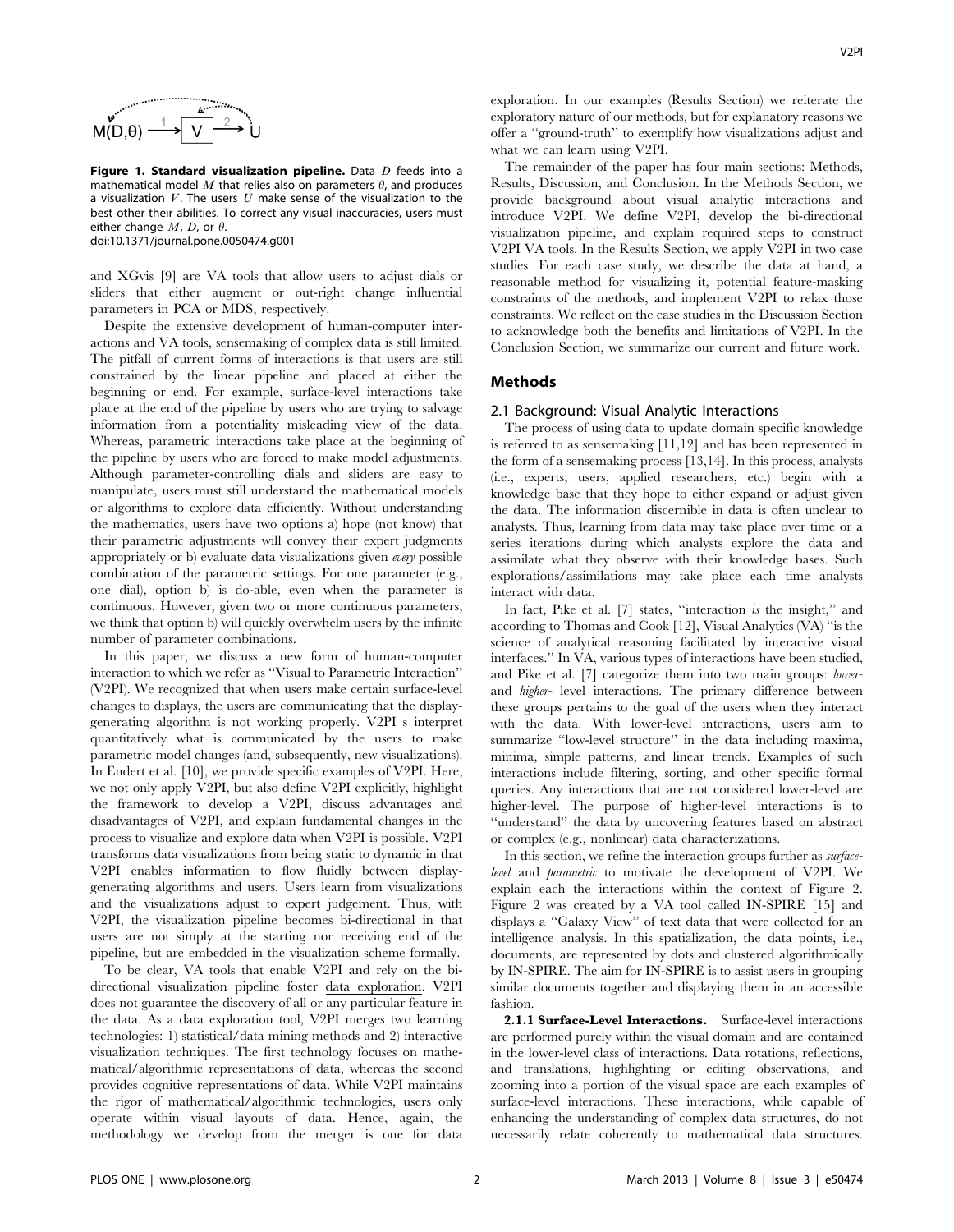

Figure 2. A "galaxy view" of text data created by the IN-SPIRE suite of data visualizations. In-SPIRE uses complex mathematical models in order to discern structure (e.g., clusters) in high-dimensional data. doi:10.1371/journal.pone.0050474.g002

Within the context of Figure 2, surface-level interactions may include opening, closing, highlighting, and filtering documents or repositioning clusters. For example, users may wish to drag the cluster labeled by, ''rain, snow, storm,'' to the bottom right of the screen because they feel that the cluster is unimportant. This adjustment is independent of the underlying algorithm and committed purely for organizational purposes.

2.1.2 Parametric Interactions. Parametric interactions are performed directly on the mathematical models that control visualizations. iPCA and XGvis are VA tools that permit parametric interactions; iPCA allows users to interact directly with the principle eigenspace of the data, and XGvis enables users to change either the analytical metric scaling method (measure for distance between observations) or the local optimization scheme used to solve for lower dimensional versions of high-dimensional observations. If IN-SPIRE had the capability for a user to specify, say, the number of clusters in Figure 2, it would be an example of a tool that also permits parametric interactions. Table 1 provides a non-exhaustive list of other parametric interactions.

Regardless of whether users apply parametric or surface-level interaction, they are often trying to match the visualization to their personal mental maps of the data. A user is more likely to make sense of the data when the data appear in an expected form. However, editorial changes to visualizations dismiss their mathematically driven interpretations, and, parametric changes may not produce ideal visualizations for users. Mental maps of data may not comply to rigid, parametric characterizations of the data. This means that regardless of how many times parameters are adjusted, it is possible that suitable images of data may never be obtained by users. What users need is an interaction that balances surface-level and parametric adjustments to displays of data. For this reason, we develop Visual to Parametric Interactions (V2PI)

#### 2.2 Visual to Parametric Interactions (V2PI)

Surface-level interactions are intuitive to implement, but may lack analytical interpretation because they are independent of the mathematical underpinnings of visualizations. Parametric interactions maintain the integrity of mathematical data characterizations, but can be difficult for analysts to understand. To combine the ease of surface-level interactions and the mathematical rigor of parametric interactions, we introduce Visual to Parametric Interaction (V2PI). In this section, we define Visual to Parametric Interaction (V2PI), show how it fits in a bi-directional visualization pipeline, and refine technical points about V2PI. Subsequently, in the Results and Discussion Sections respectively, we apply and summarize V2PI in case studies.

2.2.1 Definition. V2PI is the act of making surface-level interactions that are interpreted by software quantitatively to make parametric model changes (and, subsequently, new visualizations). For example, one interpretation of the clustering structure in Figure 2 is that observations within clusters are more correlated than observations between clusters. Suppose a user chose to

Table 1. A non-exhaustive list of parametric interactions.

| l Visualization             | <b>Parametric Interactions</b>                                                                                                     |
|-----------------------------|------------------------------------------------------------------------------------------------------------------------------------|
| Data in clusters            | A user defines a cluster by specifying the required shape, minimum distance from other clusters, or minimum<br>number of elements. |
| Data network                | A user adjusts the number of nodes and/or edges.                                                                                   |
| Classification tree diagram | A user adjusts the probabilities that branches split.                                                                              |
|                             |                                                                                                                                    |

doi:10.1371/journal.pone.0050474.t001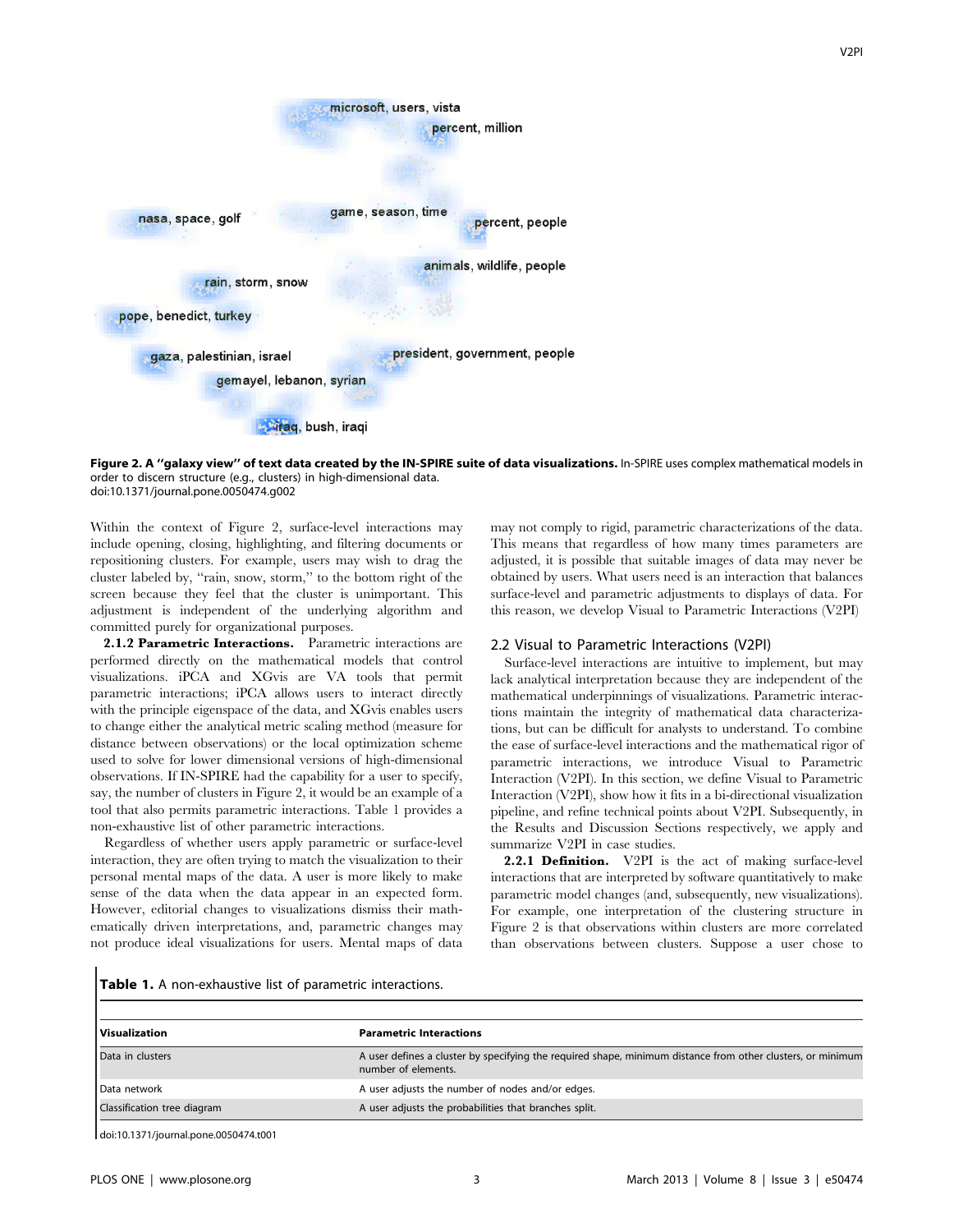commit a surface-level interaction by merging two neighboring clusters together. This interactions suggests that the algorithm (as parameterized) underlying the IN-SPIRE visualization under estimates the correlation between a subset (those selected) or all observations. If IN-SPIRE had V2PI capabilities, IN-SPIRE would quantify and parametrize the merger to adjust all or a subset of pairwise correlation measurements. In turn, IN-SPIRE would use the adjusted correlation measurements to create a new display with different clusters and ready for further V2PI.

The novelty of V2PI is that developers of VA tools with V2PI functionality must learn users' intent from surface-level interactions and develop a strategy to automate mathematical adjustments to display-generating models accordingly. Thus, developers must know, in advance, how to interpret, process, and parametrize various surface-level interactions. Table 2 provides a noncomprehensive list of surface-level interactions with possible parametric interpretations. Alas, not every surface-level interaction will have a meaningful parametric interpretation and, for those that do, the process to parameterize the surface-level interaction is model specific. We discuss the process in the Section 2.2.3, Parameterizing Feedback, and provide examples in the Results Section.

The primary advantage of V2PI is that displays of data that were once static become dynamic. They can respond indefinitely to surface-level interactions (with the parametric interpretations) to account for expert judgment and potentially reveal additional information in the data. Thus, as users learn more, new visualizations can update accordingly; and, as visualizations update, users can learn more. With V2PI, is a bi-directional flow of information in the visual domain of the data between displaygenerating models and users. In the next section, we develop the concept of a bi-directional visualization pipeline in detail and further explain V2PI.

2.2.2 V2PI and the Bi-directional Pipeline. By construction, visualizations that result after a user's V2PI are dynamic and represent both the high-dimensional data according to the model or algorithm and expert judgement. Users learn from the visualizations and the visualizations adjust to user feedback, as defined by the parametric interpretation of some surface-level interactions. By interpreting the interactions in a parametric form, a) the models or algorithms work as defined originally, but now rely on both the data and user feedback; and b) the models create new visualizations that are subsequently available for additional feedback.

To see this, consider Figure 3, a bi-directional version of the original visualization pipeline. This version is similar to Figure 1, except users may now receive and distribute information in the visualization iteratively. Specifically, Steps 1 and 2 of the bidirectional pipeline are similar to the original in that a mathematical model M that relies on data D and parameters  $\theta$ constructs a visualization  $V$  that users  $U$  assess for sensemaking. Now, with V2PI, users have the opportunity to commit either standard (surface-level or parametric) interactions or offer feedback about the model via the visualization. If users choose V2PI, they make surface-level adjustments to visualization  $V$  to create  $V'$  (the original  $V$  with adjustments). We distinguish standard surface-level interactions from those associated with V2PI by referring to the latter as *cognitive feedback*,  $F_c$ . That is, in **Step 3** of the bi-directional pipeline, users communicate their  $F_c$ by creating visualization  $V'$ . In Step 4, the cognitive feedback is parameterized to update  $\theta$  for  $M(D,\theta)$  accordingly; we refer to the parameterized version of  $F_c$  as *parametric feedback*  $F_p$ . This step is represented by a dashed line because, in practice, users are protected from the parameterization of  $F_c$ . VA developers of visualization tools with V2PI capabilities must have the computational and mathematical machinery in place to parametrize cognitive feedback. Given  $F_p$  and the updated  $\theta$ , the pipeline steps may repeat.

Steps 1–4 may iterate until any of the following occurs: users are satisfied with the display; the data have been explored thoroughly; or the sensemaking process is complete. For this reason, the bidirectional pipeline is similar in spirit to typical depictions of sensemaking and human-computer interaction, including those developed by Norman, Abowd and Beale, and Keim et al. [5,16,17]. Such depictions outline actions that need to be taken by the user and/or the system (e.g., data analysis, computer, visualization, etc.) to enable sensemaking of data. The bidirectional pipeline, however, is more detailed than these depictions. For example, Keim et al. [5] present an iterative ''Visual Analytics Process'' that considers the potential for users to obtain insight from visualizations and commit interactions ''to

| <b>Visualization</b>                             | <b>Surface-Level Interaction</b>                            | A Parametric<br>Interpretation                                                                            |
|--------------------------------------------------|-------------------------------------------------------------|-----------------------------------------------------------------------------------------------------------|
| Data in clusters                                 | Move two points from different clusters to the same cluster | Up weight the current<br>clustering role of the<br>dimensions in which<br>the observations are<br>similar |
| Two-dimensional map or<br>spatialization of data | Change the relative locations of points                     | Down weight the<br>dimensions that<br>dictate the current<br>map                                          |
| Data network across nodes/data<br>points         | Delete a connection between nodes                           | Decrease the current<br>correlation between<br>the nodes                                                  |
| Classification tree diagram                      | Delete a classification bra $U$ nch                         | Reduce the current<br>marginal probability of<br>belong to the<br>corresponding class                     |

Table 2. A non-exhaustive list of V2PI.

V2PI requires parametric interpretations of surface-level interactions. doi:10.1371/journal.pone.0050474.t002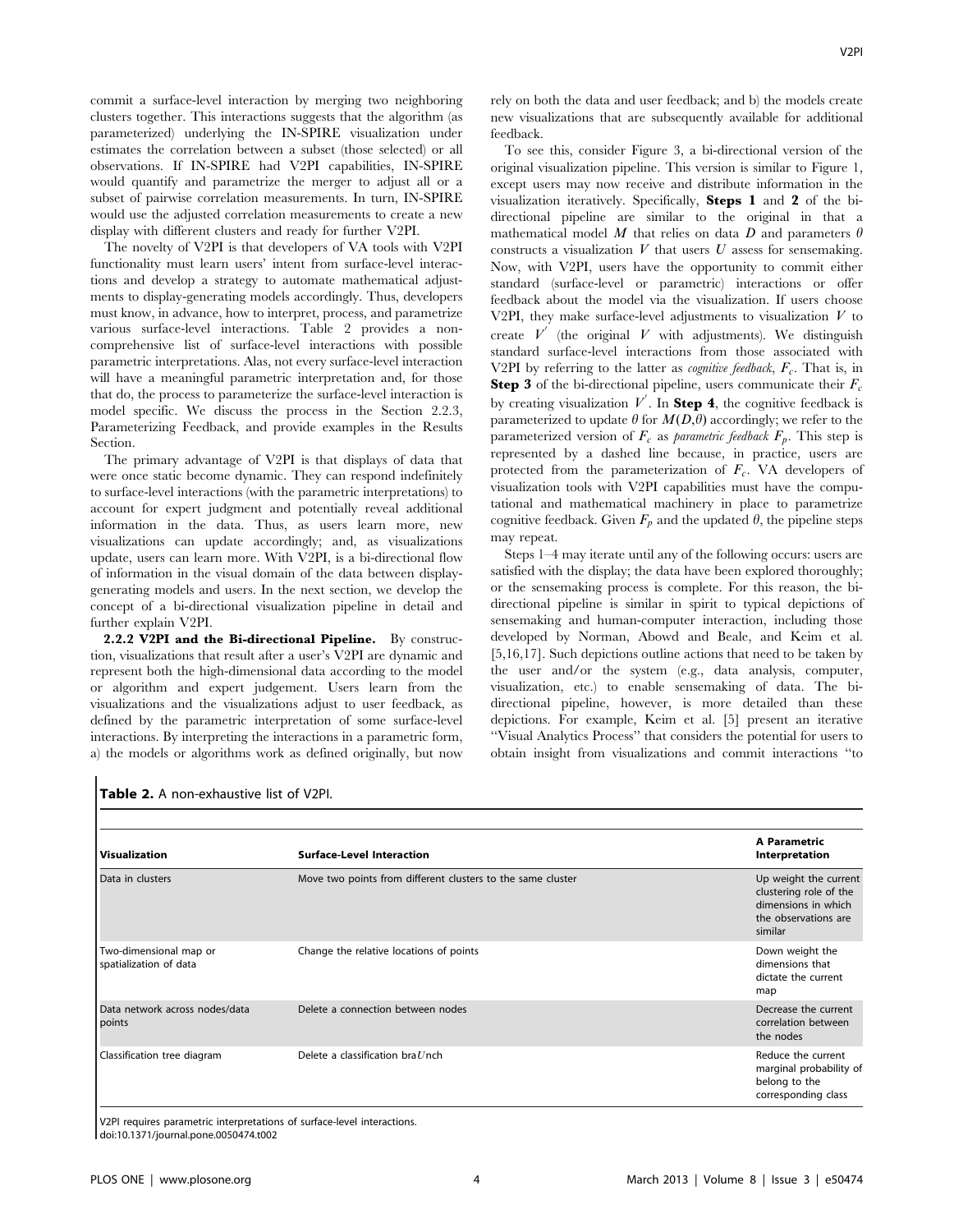

Figure 3. The bi-directional visualization pipeline. Step 1) Create visualization V based on a mathematical model or algorithm  $M$  that depends on data D parameters  $\theta$ ; Step 2) display the visualization for users  $U$  to assess, Step 4) Users adjust the visualization to offer model feedback; and Step 5) Update the model  $M$  (e.g., via the parameters  $\theta$ ). doi:10.1371/journal.pone.0050474.g003

refine parameters in the analysis process and steer visualization.'' Whereas, the bi-directional pipeline describes specifically how users interact with displays of data and how the system interprets these interactions to update the analytical process, when the parametrization machinery (Step 4) is in place. Also, communication between the system and the users in the bi-directional pipeline takes place explicitly in the data visual domain. In fact, visualizations  $\overline{V}$  and  $\overline{V}$  are connected in Figure 3 to emphasize this point.

The process to parameterize cognitive feedback is model and application specific. Unlike standard constraint-based user interfaces that are described in Myers et al. [18], new visualizations in the bi-directional pipeline do not simply result from fixing adjustments in  $V'$  and configuring what remains in the visualization accordingly. Rather, we learn from  $V'$  how we might adjust display-generating parameters that would impact the entire display jointly. Careful thought is needed to interpret and quantify cognitive feedback in a form that both captures the users' intent (reasons for injecting the cognitive feedback) and is compatible with the model. In the next section, we highlight what needs to be considered when parameterizing feedback and, in subsequent sections, we provide examples within the context of case studies.

2.2.3 Parameterizing Feedback. In both the original and bi-directional visualizations pipelines, the visualizations depend upon a model M with inputs, data D and parameters  $\theta$ . If we consider the data  $D$  to be given (e.g., we do not transform nor filter the data), visualizations can only change when we alter specifications for  $\theta$ . Thus, in some sense, all visualizations rely on potentially tunable parameters  $\theta$ . Within the context of V2PI, we parameterize feedback that is communicated by  $V^{'}$  to tune specifications for  $\theta$ ; i.e., we use  $F_p$  to adjust the model parameters from an original setting,  $\theta = T$ , to a setting that accounts for feedback,  $\theta = T^F$ . In turn, new visualizations rely on the model M, data D, and expert-adjusted parameter specifications  $\theta = T^F$ . For example, some models  $M$  rely on an optimization procedure to set  $\theta = T$  and visualize data D. Based on  $F_p$ , we might adjust the procedure which will subsequently result in calculating  $\theta = T^F$ .

The challenge is formulating  $F_p$  from  $V'$  so that we can specify  $T<sup>F</sup>$ . Our solution is two fold. First, we solve an inverse problem in that we estimate a value for  $\theta$  that would result in either the adjusted display  $V'$  or the adjusted observations within  $V'$ . This solution is  $F_p$ , a parametric interpretation of  $F_c$ . Second, we take a weighted average of T and  $F_p$  to set  $T^F$ ,

$$
T^F = \rho F_p + (1 - \rho)T,\tag{1}
$$

where  $\rho \in [0,1]$  and  $\rho$  reflects the weight users want to place on their judgements relative to the current visualization, e.g., when  $\rho=1, \theta$  is specified entirely by expert judgement in that  $T^F=F_p$ .

The choice to take a weighted average of T and  $T<sup>F</sup>$  is both flexible and justifiable theoretically when  $\theta$  is assessed using Bayesian methods [19]. If users are unclear about weight  $\rho$ , they may apply parametric interaction to observe how their feedback impacts a visualization by slowly transitioning  $\rho$  between 0 and 1.

We have mentioned several times that V2PI may occur in sequence; i.e., the bi-directional pipeline may repeat several iterations before a user feels satisfied with the data exploration. With each injection of cognitive feedback, a parametric form is derived and a new visualization is created. To convey this mathematically, consider the ith execution of V2PI such that

$$
T^{F,i} = \rho^i F_p^i + (1 - \rho^i) T^{F,i-1},\tag{2}
$$

where  $T^{F,i-1}$  represents the specification for  $\theta$  that created the visualization which was adjusted for the *i*th iteration and  $T^{F,0} = T$ (the original specification for  $\theta$ ). There is no notion of convergence when considering V2PI. Users choose to stop iterating when the data visualizations make sense. In some cases this means that users may stop when a particular structure in the data appears or, in other cases, when users assess the data from multiple perspectives (based on multiple implementations of V2PI) and simply feel comfortable with the data exploration. For the sake of being clear about V2PI, we exemplify it and the bi-directional pipeline in the next section using case studies that fall into the former category.

## Results

We provide two case studies that rely on either PCA or MDS to demonstrate the development and use of V2PI. PCA and MDS are similar (in fact, under some conditions, the same) in that each produces a spatialization of data for which the relative pairwise distances between observations has meaning; observations that appear close or far apart in visualizations are similar and different, respectively, in the high-dimensional data spaces. Thus, each case study allows users to explore data and adjust the coordinates of two or more observations (hence change the relative distances between points) to communicate cognitive feedback in the bidirectional visualization pipeline. However, PCA and MDS can differ by the way they learn the low-dimensional relative distances between observations. In turn, the methods we use to interpret and parameterize the cognitive feedback in the visualizations are different.

We begin each case study with a description of data and theoretical details of the analytical procedures, PCA or MDS. Then, we use the steps of the bi-directional pipeline to guide our discussions. We develop V2PI based on the parameterization of one form of cognitive feedback per example.

## 3.3 Case Study 1: PCA

**3.3.1 Data.** The bi-directional pipeline and V2PI fosters data exploration and has the potential to reveal structure (when it exists) in data spatializations, such as clusters. To begin an exploration, experts often use what they know about the data. However, what they ''know,'' may be incomplete or reflect mere conjectures. For example, in genetic analyses, biologists might know the pathways to which some genes belong, but not all; or, to assess voting tendencies, political analysts might know the party affiliations of some voters, but not all. For such cases, it is reasonable to take semi-supervised analytical approaches to assess data and infer the global data structures. In this section, we use simulated data to emulate such scenarios.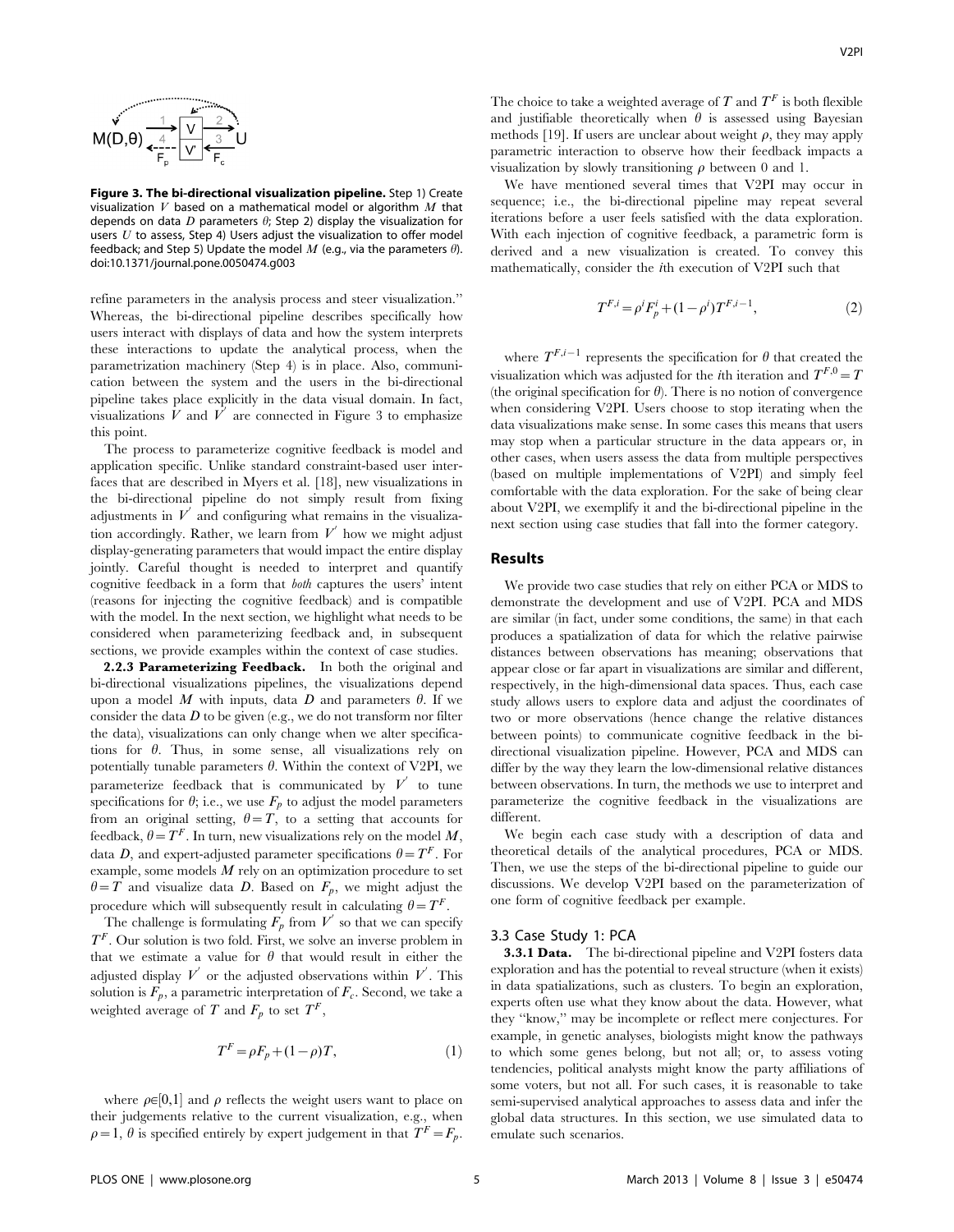We simulated a  $p=3$  dimensional data set x that contains  $n=300$  observations and three clusters, as shown in Figure 4A. Since we simulated the data, we have access to detailed information concerning the cluster assignments of each observation. However, we only reveal the cluster assignments for 20 of the 300 observations; ten observations were selected at random from clusters 1 and 2 each. To visualize these data we apply PCA and highlight the selected observations in Figure 4B. Notice in Figure 4B that observations from clusters 1 and 2 do not group. Rather, they are mixed in a seemingly random scatter within the remaining data. Based solely on the display, we cannot make judgements about, say, the number of clusters, size of clusters, and assignments of observations to clusters.

If we were willing to use the true classifications for the remaining 290 observations, we could define the clusters as a function of the dimensions in  $x$  by using fully supervised learning strategies, such as a labeled version of PCA or linear discriminant analysis [20,21]. However, we consider only what is known about the 20 highlighted observations in Figure 4B and we take a visual data exploration approach. In the sections that follow, we develop both the mathematical and computational machinery to apply



Figure 4. V2PI with PCA. Figure A displays the simulated data in three dimensions. Observations in red, green, and blue denote groups 1, 2, and 3 respectively. Figure B displays the PCA projection of the simulated data with 20 observations (that were selected at random) highlighted. Again, red and green points represent observations in groups 1 and 2 respectively. Figures C and D show updated displays after an adjustment to Figure B. Figure C is the result of moving points marked by '+' in Figure B apart and Figure D is the result of moving the points marked by ' $\times$ ' in Figure B together. Notice that both adjusted visualizations capture the clustering structure. doi:10.1371/journal.pone.0050474.g004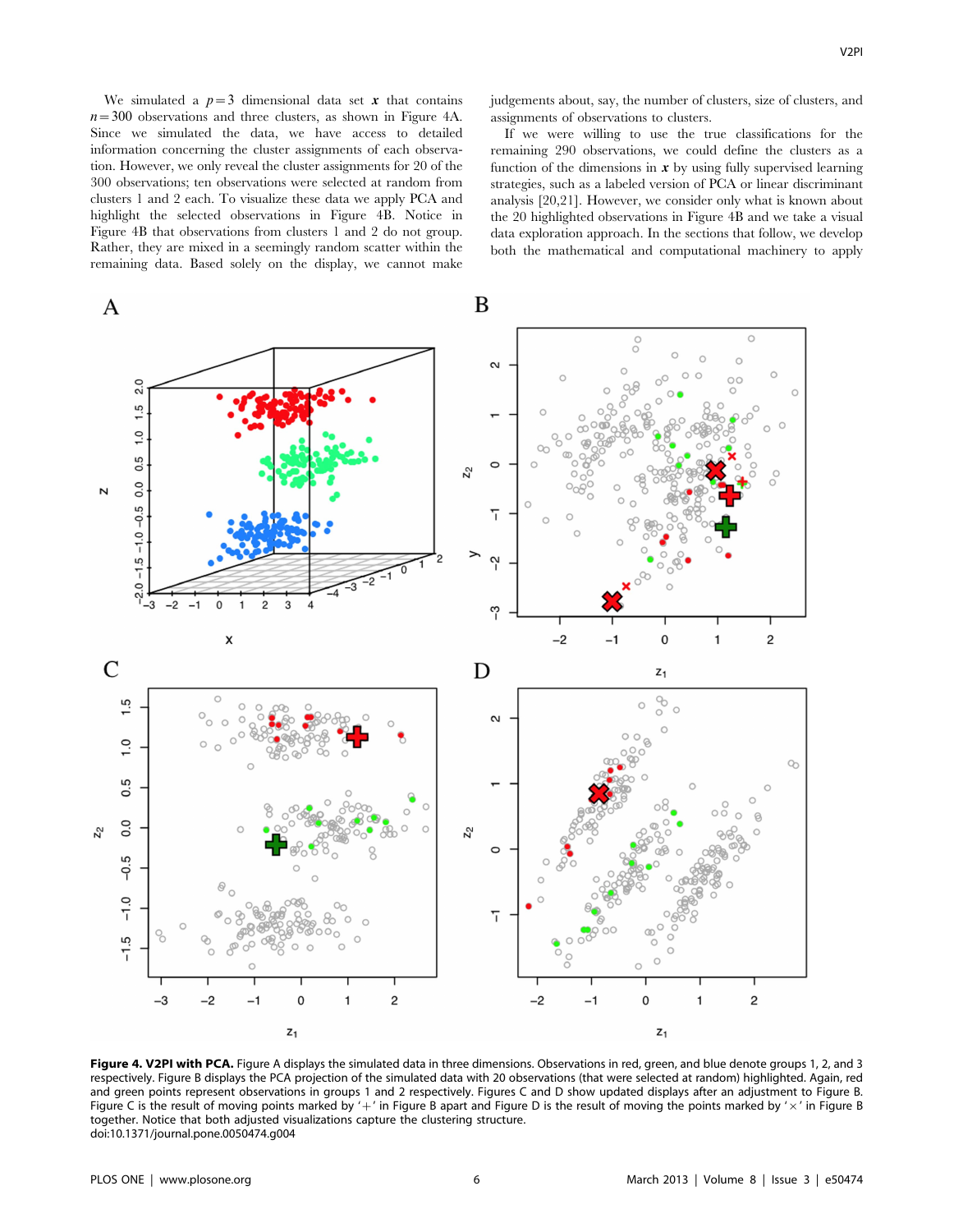V2PI and create new PCA visualizations. We start first by explaining the technicalities of PCA.

3.3.2 Description of PCA. PCA is a deterministic, analytical procedure that relies on an optimal linear projector to reduce the dimension of a data set. Consider a center-shifted, p-dimensional data set x that contains observations  $x_i$  where  $i \in \{1,...,n\}$ ; i.e.,  $x = \{x_1,...,x_n\}$  and x is  $p \times n$ . In our simulated example above,  $p=3$  and  $n=300$ . PCA relies on the solution for a  $q \times p$ transformation matrix  $W$ , where  $q < p$ , that maximizes the variance of a low-dimensional version of  $x$  which we denote by  $z$ .

To solve for  $W$ , one option is to take the eigen-decomposition of the sample variance (of x), S, such that  $S = U\Lambda V^T$ , where U is  $p \times p$  and contains the eigenvectors of S,  $U=V$ , and  $\Lambda$  is a diagonal matrix that includes the ordered eigenvalues of  $S$  (e.g., the element in the first column and row of  $\Lambda$  contains the largest eigenvalue of  $\mathbf S$ ). Since the eigenvectors that correspond to the two largest eigenvalues determine the two orthogonal directions that explain the most amount of variance in  $x$ ,  $W$  is assigned to equal the first two columns of  $U$ ,

$$
W = U \begin{bmatrix} 1 & 0 \\ 0 & 1 \\ 0_{p-2} & 0_{p-2} \end{bmatrix},
$$

where  $0_{p-2}$  represents a  $(p-2) \times 1$  vector of zeros. Given W, the calculation for z is straightforward,

$$
z = W'x.
$$
 (3)

When  $q=2$ , a PCA visualization simply plots  $z$  (e.g., Figure 4B) in a two-dimensional scatterplot. The axes of the plot are hard to interpret, but, fortunately, it is only the configuration of the points in the plot that matters. PCA spatializes observations so that the relative distance between them reflects their relative similarity in the dimensions most preserved. As defined by the current form of PCA, these dimensions are those with the largest variances. Alas, because of PCA's strict variance criteria and explicit assignment of  $W$ , the spatialization can mask structures in data that do not correspond with variance. For example, the within-cluster variance is larger than the between-cluster variance in the data shown in Figure 4A. Thus, the clusters do not appear in  $z$  as plotted in Figure 4B, and despite knowing the presence and/or characteristics of the clusters, we cannot adjust  $W$ .

In the next section, we transform PCA from a deterministic, dimension reduction algorithm to an expert guided projection method via V2PI and the bi-directional pipeline. We explain within the context of the data set described in Section 3.3.1. The goal is to allow experts to explore data from different perspectives using PCA methods so that the clusters may (or may not) be revealed. The advantage is that the interpretation of each data spatializations from the different perspectives is maintained (i.e., relative distances between observations reflect relative similarity), but structures that do not depend on variance have the potential to be discovered.

3.3.3 PCA with V2PI. We start by applying PCA for Steps 1 and 2 in Figure 3. We derive  $W$  in accordance with Equation (3) and display z as we did in Figure 4B. For Step 3, experts participate in the data analysis by assessing and injecting feedback  $F_c$  about the projection. Since the configuration of points has meaning in data spatializations, a natural surface-level interaction  $F_c$  to parameterize is a reconfiguration of the points. Here, we

develop V2PI so that users may re-configure the location of two observations; i.e., to create  $V'$ , users may either drag two observations together or apart. The choice to drag observations together or apart depends upon expert judgment. If an expert believes two observations are similar in the high-dimensional space, but they appear distant in the visualization, the expert may drag the observations together. Whereas, if an expert believes two observations are different in the high-dimensional space, but they appear close together in the visualization, the expert may drag the observations apart. For example, in Figure 4B, a user may choose to drag two observations from cluster 1 (in red) together, two observations from cluster 2 (in green) together, or one observation from each cluster apart.

As a VA tool developer, we could have developed a more complex version of V2PI; e.g., allow users to move many observations. However, what we propose is still a viable form of V2PI and helps to convey the relative simplicity for how to use V2PI. Namely, experts need only have knowledge about the relationship between two observations to re-assess data from a different perspective. They do not need to have reliable judgments concerning, say, the dimensions in the data that define clusters; the number of clusters in the data set; nor the size of data clusters. Also, the methods can be extended to allow cognitive feedback with more than two observations. In fact, for the next case study, we do just that based on MDS (an analytical method that can reproduce PCA plots under some constraints); we allow users to move several observations to communicate cognitive feedback.

To parameterize  $F_c$  Step 4 of the PCA bi-directional pipeline, we must a) determine a user's intent and b) represent it in a quantitative form that is compatible with PCA. When users drag observations together, the users are suggesting the need for a display that up-weights the dimensions for which the observations are similar and down-weights the dimensions for which they are different; whereas, when users drag observations apart, the users are suggesting the need for a display that up-weights the dimensions for which the observations are different and downweights the dimensions for which they are same. For PCA, the dimensions that have relatively large and small weights are those with a high and low variances respectively-the transformation matrix  $W$  results from deterministic procedure based on the sample variance  $S$ . Thus, depending upon  $F_c$ , we re-weight the elements of variance matrix  $S$  accordingly.

To do so, we derive a distance matrix as  $F<sup>p</sup>$  that is both indicative of the observation adjustments and similar in nature to a data variance matrix in that it is  $p \times p$  and semi-definite. We describe one procedure for deriving the distance matrix from  $F_c$  in File S1. Given  $F_p$ , we take a weighted average as described in Section 2.2.3 to calculate  $S^F$ ,

$$
\mathbf{S}^F = \rho F_p + (1 - \rho)\mathbf{S}.
$$

For a new visualization, we re-apply the PCA machinery; i.e., we determine the transformation matrix  $W$  based on  $S<sup>F</sup>$  and recalculate  $z$  as defined by Equation (3).

We provide two adjusted PCA visualizations in Figure 4. Figures 4C and 4D are based on the cognitive feedback that two observations were dragged together and apart in step 3, respectively. Notice that regardless of the action taken for  $F_c$ , the adjusted figures display structure. In fact, from injecting information about the relationship between two observations, we learn from the updated view of the data that 1) the data include three clusters and 2) the cluster-assignments of every observation.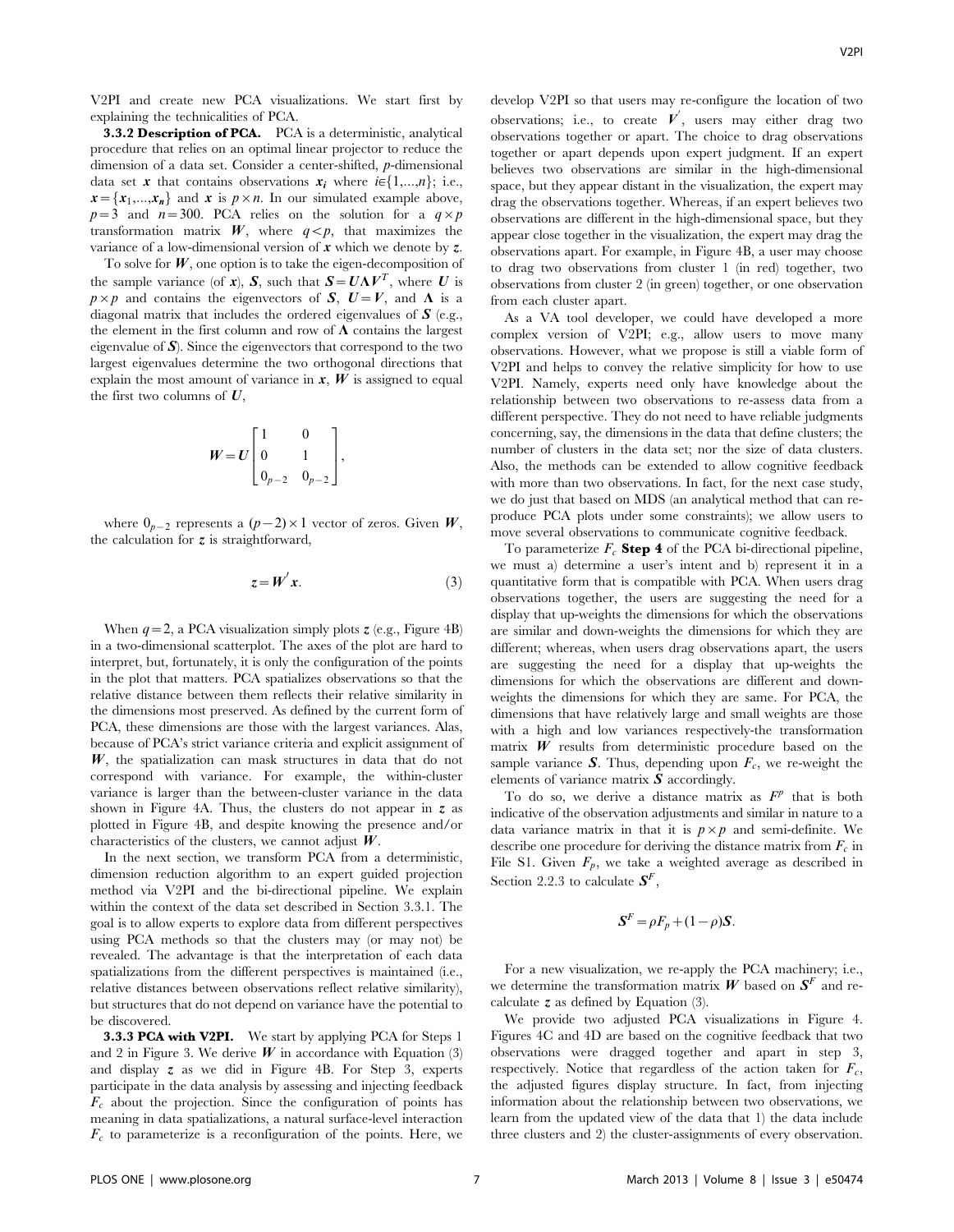#### 3.4 Case Study 2: MDS

3.4.1 Data. In the previous case study, we used a simulated example to show how V2PI works. Now, we consider a more realistic dataset x that describes  $n=25$  cities (Amherst, Ann Arbor, Atlanta, Atlantic City, Blacksburg, Bloomington, Boston, Chapel Hill, Charlotte, Chicago, Davis, Denver, Detroit, Fort Collins, Helena, Houston, Knoxville, Los Angeles, Miami, New York City, Reno, San Francisco, Seattle, Tucson, and Washington D.C.) based on ten variables: Latitude, Longitude, Income (median), Age (median), Population, Housing price (median), Population density, Highschool (percent over 25 who have completed high, school), Divorce rate (of those who have married), and Politics (percent voting for Obama versus McCain in 2008, county-wide). To add complexity to the data set, we append 20 noise variables; i.e., variables that were generated from Gaussian distributions with means zero and variances comparable to that of either the latitude or longitude variables.

To visualize these data and assess varying structures in the data, we apply MDS as plotted in Figure 5A. To create this figure, all of the variables in the data set were weighted equally. Thus, the orientation we see of the data depends on both the real and noisy variable equally. A better orientation would isolate the important variables and down-weight those that are superfluous. For this reason, we develop V2PI for MDS.

3.4.2 Description of MDS. In a classical MDS scheme [3,22], the objective is to preserve pairwise distances between observations in low-dimensional representations of high-dimensional data. Using the same notation from the PCA example, we have a standardized data set  $\mathbf{x} = [\mathbf{x}_1,...,\mathbf{x}_n]^T$  with *n* observations and  $x_i \in \mathbb{R}^p$  (for  $i \in \{1,...,n\}$ ). We aim to estimate a low-dimensional version of x that we denote by z, where  $z = [z_1,...,z_n]^T$ ,  $z_i \in \mathbb{R}^q$  (for  $i\in\{1,...,n\}$ , and  $q. For the sake of visualization,  $q=2$  and, for$ our above example,  $p=30$ . MDS solves for z by minimizing the absolute difference between pairwise distances of observations in  $x$ and z,

$$
z = \min_{z_1, ..., z_n} \sum_{i < j \le n} \left| \|z_i - z_j\| - \delta(x_i, x_j) \right|,\tag{4}
$$

where  $\delta(x_i, x_j) = ||x_i - x_j||$ , and  $||a - b||$  is a predefined norm of the distance between points  $a$  and  $b$ . The right hand side of Equation (4) is typically referred to as a stress function, and the resolved minimum is called the stress. The norms used in Equation (4) will influence the MDS solution, if the distances themselves are sensitive to the norm under which they are computed. A common choice is the  $L_2$  norm so that

$$
\delta(\mathbf{x}_i, \mathbf{x}_j) = \sqrt{\sum_{d=1}^p (x_{id} - x_{jd})^2},
$$
\n(5)

where  $x_{id}$  and  $x_{id}$  represent the  $d^{th}$  element in observations  $x_i$ and  $x_i$  respectively. This choice is arbitrary and can be adjusted easily to accommodate other norms.

Similar to PCA, MDS produces a spatialization of the data  $x$ where relative distance between observations reflects their relative similarity. In fact, in the  $L_2$  space, MDS will reproduce PCA visualizations. However, the explicit specification of a distance metric provides another means to parameterize feedback. For example, in the  $L_2$  norm (Equation 5), all of the variables have equal importance or weight, even though we know that 20 variables are noise. Based on expert feedback, it makes sense to weight the variables in the distance metric so that only those that



Figure 5. MDS view of the the city-data and an example of cognitive feedback. Figure A displays an Initial MDS view of the data set that describes 25 cities with 10 real variables and 20 noise variables. Figure B displays an example of cognitive feedback that arranges a set cities by relative geographic locations. doi:10.1371/journal.pone.0050474.g005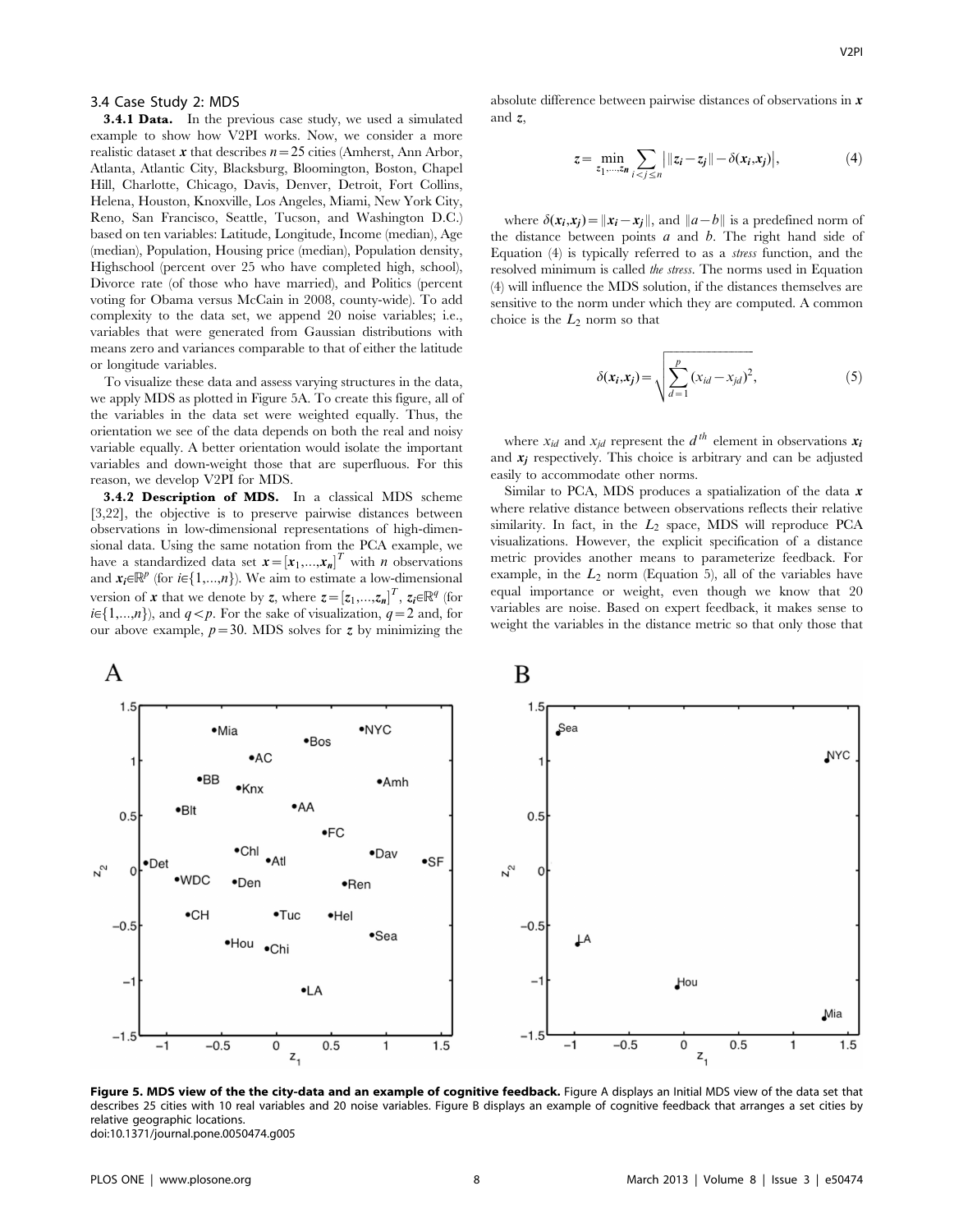are relevant influence the visualization. Next, we develop V2PI for MDS by reparameterizing the distance metric.

3.4.3 MDS with V2PI. To include expert judgments in MDS displays, we enable users to adjust (via cognitive feedback) a version of MDS known as Weighted Multi-Dimensional Scaling (WMDS) [23,24]. Just as MDS, WMDS minimizes the stress function in Equation (4) to find a solution for z. However, WMDS replaces  $\delta(\cdot)$  (the  $L_2$  norm of two high-dimensional observations) with a weighted norm  $\delta^{\mathbf{w}}(\cdot)$ ,

$$
\delta^{\mathbf{w}}(\mathbf{x}_i, \mathbf{x}_j) = \sqrt{\sum_{d=1}^p w_d(x_{id} - x_{jd})^2},
$$

where w represents a pre-specified  $p$  – vector of dimension weights,  $\mathbf{w} = \{w_1,...,w_p\}$ , and  $\sum_{d=1}^p w_d = 1$ . Given w, variables with large weights have more relevance than those with low weights in WMDS displays. Also, the MDS and WMDS solutions for z are identical when  $w_i=1/p$  for each  $i\in\{1,...,p\}$ .

Now, using the data from Section 3.4.1 and the bi-directional pipeline (Figure 3) as a guide for our discussion, we develop V2PI for MDS based on the WMDS machinery. We start by applying WMDS with  $w_i=1/p$  for **Steps 1** and 2 of the bi-directional pipeline. For Step 3, experts may reconfigure three or more observations to reflect a conjecture about the data and communicate cognitive feedback  $F_c$ . For example, since the data describe 25 cities, it might be helpful to visualize how the cities distribute geographically across the United States. However, we can see from Figure 5A that the cities are geographically misplaced; e.g., no matter how we rotate the display, Seattle, Miami, San Francisco and Houston will not orient geographically. Thus, as cognitive feedback  $F_c$ , we enable MDS users to rearrange the locations of three or more cities to create  $V'$ . Figure 5B shows a possible orientation of five cities, Seattle (Sea), Los Angeles (LA), Houston (Hou), Miami (Mia), and New York City (NYC). Note that, similar, to PCA, there are a variety of surface-level interactions (which may eventually have a parametric interpretation) that users could perform with MDS visualizations. For this paper, we selected one.

The reason cities to do not map geographically is that the information in the variables, Latitude and Longitude, is masked by the remaining variables (both real and noise). Thus, for Step 4 of the bi-directional pipeline, we parameterize  $F_c$  in the form of a weight vector that will up-weight the variables which seem to best explain  $V^{'}$  and down-weight those that do not. Let  $A$  represent the set of k observations that were adjusted so that matrices  $x^A$  and  $z^A$ include only the high-dimensional and adjusted low-dimensional coordinates of the selected observations. To estimate new weights  $F_p$ , we solve the inverse problem; we solve for the weights that minimize the stress function based only data  $x^A$  and  $z^A$ . Explicitly,  $F_p = w$ , where

$$
F_p = \min_{w_1, \dots, w_p} \sum_{i < j \le K} \left| \|z_i^A - z_j^A\| - \delta^w(x_i^A, x_j^A) \right|. \tag{6}
$$

The solution  $F_p$  is found easily using a gradient search method [25] with the constraint  $\sum_{d=1}^{p} w_d = 1$ . In our example, with cognitive feedback displayed in Figure 5B, the solution  $F_p$  weights Latitude and Longitude by 0.47 and 0.52, respectively. The total weight of the remaining variables equals 0.01. Note, based on  $F_p$ , users may learn the variables that define the structure they find to

be important. In this case, the users ''learn'' that the Latitude and Longitude explain their arrangement the observations because they have the largest weights. Although, we advocate the suppression of parametric information to users, weights have intuitive scales that are easy to interpret. That said, in an extremely high dimensional examples, creative, additional VA methods would be needed to provide this parametric information to users.

To assess how the remaining data spatialize given cognitive and parametric feedback, we technically apply a weighted average as described in Section 2.2.3 so that

$$
w^F = \rho F_p + (1 - \rho) w,
$$

but we set  $\rho=1$  for this application of V2PI. In the standard MDS or WMDS procedures, the weight vector is pre-specified and set independently of the data, thus we do the same with V2PI. However, now, the weight vector is set according to user feedback. Subsequently, new data visualizations are created with the WMDS machinery and weight vector  $w<sup>F</sup>$ . Figure 6 includes a new visualization of the data. Since Latitude and Longitude define the geographic locations of cities and we want to demonstrate the success of MDS with V2PI, we re-scaled and rotated the updated low-dimensional coordinates so that we could overlay them on a US map. On this map, we also include the true city coordinates. The user-guided visualization approximates the true map fairly well.

From our exploration of the data with V2PI and MDS, users a) visualize how the cities in the data set distribute across the United States from Figure 6 and b) learn from  $F_p$  that Latitude and Longitude are the primary variables that explain the visual differences between the cities; e.g., Seattle and Miami are the furthest cities apart in Figure 6 because they differ the most in Latitude and Longitude. The data exploration could stop here, if users wanted. Or, users may reiterate the bi-directional visualization pipeline and inject more cognitive feedback to asses the data from another perspective. To show the latter is possible, we continue with the data exploration using V2PI in the next section.

3.4.4 Continuation of MDS Data Exploration. Looking at Figures 5 and 6, we see that the data set includes major cities and college-towns. Suppose a user is unable to classify all of the observations (only a small set) and the user wants to learn which variables differentiate major cities from college towns. Figures 5A and 6 (two MDS visualizations of the data), do not help the user. Thus, the users apply V2PI again.

For cognitive feedback  $F_c$ , users move the cities about which the classification is known into two separate groups. Specifically, three college-towns, Blacksburg (BB), Davis (Dav), and Fort Collins (FC), are placed away from two cities, New York City (NYC) and Washington D.C. (WDC), to create  $V'$  (Figure 7A). As previously shown, the methods are in place to learn weights  $F_p$  (the parameterized form  $F_c$ ), set  $w^F$  to  $F_p$ , and create a new visualization (Figure 7B). According to  $F_p$ , the selected observations differ most by Politics, Highschool, Age, and Population Density with weights 0.62, 0.22, 0.05, and 0.03, respectively. Also, based on proximity in Figure 7B, we see that Amherst (Amh), Ann Arbor (AA), Bloomington (Blt), and Chapel Hill (CH), are more similar to the selected college-towns (in the up-weighted variables) than the cities; and conversely, Boston (Bos), Chicago (Chi), Denver (Den), Detroit (Det), and San Francisco (SF), are more similar to the cities than the college-towns.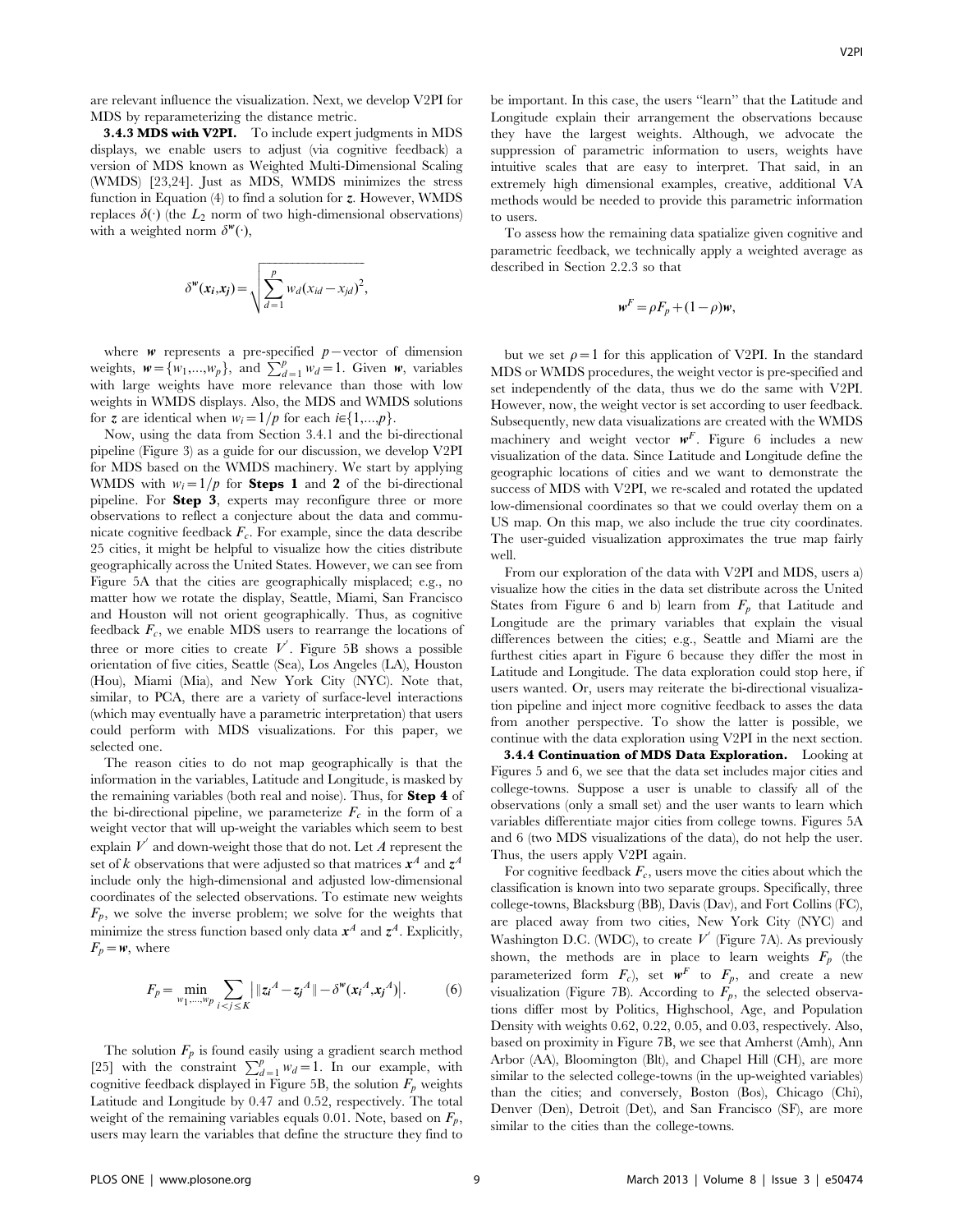

Figure 6. A visualization of the city-data that was updated by a parametric version of the cognitive feedback plotted in Figure 5B. The updated locations of the cities were stretched and rotated to overlay on a map of the United States. The symbols  $\Box$  and  $\circ$  mark true and projected city coordinates by WMDS- V2PI. The estimated and true city coordinates are close. doi:10.1371/journal.pone.0050474.g006

### Discussion

We applied V2PI using two common data visualization methods. In each example, constraints in the mathematical characterization of the data limited the utility of initial data displays; i.e., Figures 4A and 5A did not reveal expected nor meaningful structure. In turn, we included users in the visualization pipeline via V2PI to guide the mathematics and obtain



Figure 7. New cognitive feedback and updated view of city-data. Figure A plots another example of cognitive feedback that groups college towns separately from large cities. Figure B plots an updated visualization of the data that accounted for the feedback in Figure A. doi:10.1371/journal.pone.0050474.g007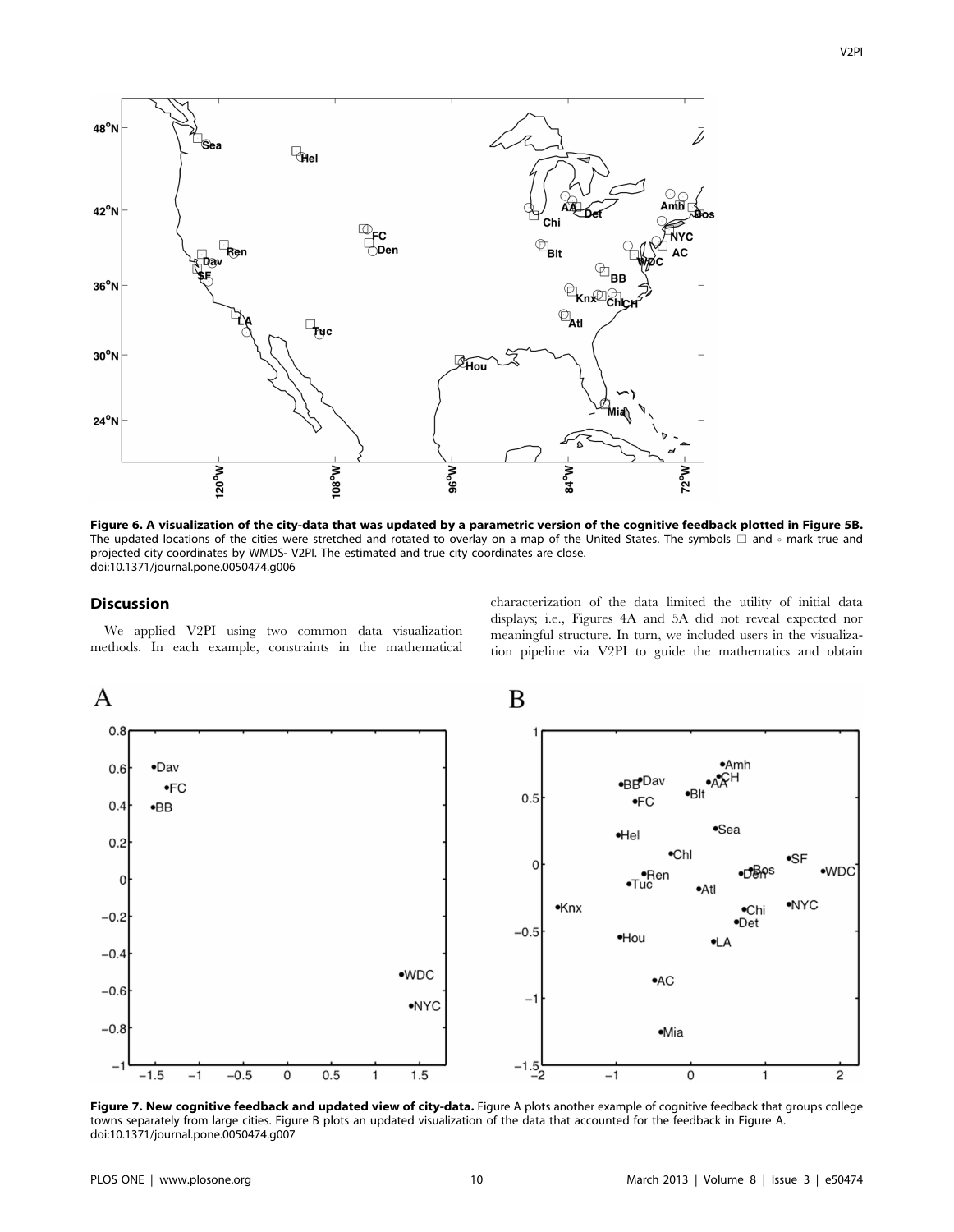visualizations worth assessing. The case studies provided successful examples and avoided some practical challenges that we discuss here.

V2PI does not guarantee the display of obvious data structure; V2PI only guarantees to portray user intent-as interpreted parametrically within the constraints of the display-generating model. For example, in the case studies, V2PI guaranteed new spatializations that reflected the users' judgements about the observations' pairwise relationships, as defined by PCA and MDS. The improved depictions of the pairwise relationships were estimated by one, updated linear projection (by either PCA or MDS) of the data. Given different visualization methods, the pairwise relationships might have updated differently. For example, V2PI could be developed for other visualization methods, including, Isomap, Generative Topographical Models, and Mixture PCA [26–28]. Such approaches characterize data spatially using non-linear methods and/or multiple visualizations. Had V2PI been in place with these methods, the updated displays of data in Figures 4C, 4D, 6, and 7B might have configured the observations differently.

It is important that an appropriate method is applied to assess data visually. V2PI, in its current form, only enables parameter adjustments within the chosen methods, not adjustments to the methods themselves. VA tools that enable users to switch the underlying analytical methods of visualization could be useful, as the selection depends upon both characteristics of the data and the analytical goal of the data exploration. In the case studies, there was little to no difference between PCA or MDS to visualize the datasets. We developed them to demonstrate differences in how we can conceptualize and parameterize feedback. Had either dataset within the case studies included outliers or non-linear relationships between observations neither PCA nor MDS (based on the  $L_2$  norm) would have been appropriate; non-linear methods, such as Isomap [26] or Generative Topographical Mapping [27] might be better. Also, there are several visualization methods that do not use geographic metaphors to display information. For example, cluster algorithms or network models may plot dendograms or directed graphs to group and link one or more observations together. Albeit, clusters were revealed in the first, PCA case study, but PCA is not formally a cluster-discovering algorithm; the cluster assignments were up to the user (which has advantages and disadvantages). If a user wants to formally classify observations, an appropriate analytical method should be applied and V2PI can be developed accordingly.

Crucially, the selected analytical method determines both the ways by which users can communicate cognitive feedback and how it is parameterized. This was discussed in Section 2.2. In the case studies, we presented only one form of cognitive feedback per analytical method; users adjusted the locations of either two or more observations. However, there are multiple forms of cognitive feedback that are applicable to data spatializations, including filtering, querying, and annotating, that can be parameterized. Future work of this research includes the implementation of user studies to learn the various forms in which it is natural for users to convey cognitive feedback based on a variety of visualizations.

In such user studies, we would also assess how analysts learn to use VA tools with V2PI and quantify what they gain from V2PI. Different analytical methods and datasets may result in visualizations that vary in difficulty to interpret. Only once users understand the meaning of the displays, can they effectively inject feedback and make sense of data. Thus, V2PI is most advantageous when users can learn how to interpret displays and interact with them more efficiently than understand the display-generating parameters. For example, in the first case study with PCA, it is

reasonable to argue that users can assess and compare the relative differences between observations in visualizations with less effort than interpret the meaning of variance matrices, eigenvalues, and eigenvectors. Also, with V2PI, users can compare observations with PCA from varying perspectives to discover multiple structures or relationships in data easier than without V2PI. User studies that evaluate how well analysts understand PCA visualizations and compare what analysts learn using PCA with and without V2PI would likely support this argument. We envision a study that asks several questions about dataset(s) that analysts would be challenged to answer using what they know and VA tools with and without V2PI capabilities. The answers to the questions and the time it takes to answer the questions would illuminate the ease at which the analysts interpret the visualizations and the utility of the V2PI.

As with any user study, the dataset(s) that analysts are requested to assess is an important experimental-design element and may impact study results for several reasons. For example, datasets about which some users have prior knowledge and others do not will confound study findings. To evaluate V2PI, the size of datasets (in both the number of rows and columns) is also important to consider. Large datasets may impact the interpretability of some visualizations and computation time. In Figure 4, the dataset is small enough so that the points (i.e., observations) are distinguishable; distance between many observations was clear enough to inject feedback. Given millions of overlapping observations, this might not be the case. Also, with V2PI, real-time visualization updates enable users to explore data in parallel with them learning or thinking about the data. Yet, V2PI, as any analytical method, is limited by computational feasibility and efficiency. Thus, it is important to select datasets for studies that meet the constraints of the analytical method. Or, conversely, select/develop analytical and updating methods that can scale with data size. Both PCA and MDS (for certain distance metrics) are scalable.

#### Conclusion

In this paper, we discussed two fundamental concepts: the bidirectional visualization pipeline and V2PI. When we combine the two, we have a visualization scheme that enables experts to explore data from multiple perspectives without understanding the display-generating models. Since users do not need to understand the mathematical underpinnings of visualizations, they are free to build upon their knowledge base and merge their expertise with the information in data instantly. That is, they may have an opportunity to learn and interact with a dataset directly in its visual domain-the domain in which experts host their expertise and intuition.

An important feature of the bi-directional pipeline is that users receive and distribute information, thus both expert judgement and standard datasets are valid components of quantitative analyses (that underlie data visualizations). The use of each component is not particularly novel when analyses are constructed within the Bayesian paradigm. Bayesian models combine prior distributions that may represent subjective, expert-driven information, with likelihoods to formulate inferences. However, the bidirectional pipeline 1) does not require formal probabilistic specifications to operate; 2) enables experts to communicate their judgements via data visualizations; and 3) allows experts to inject their judgements during multiple stages of data analyses. Experts have multiple opportunities to recall, include, and reflect upon their judgements in analyses by adjusting visualizations at each iteration of the bi-directional pipeline.